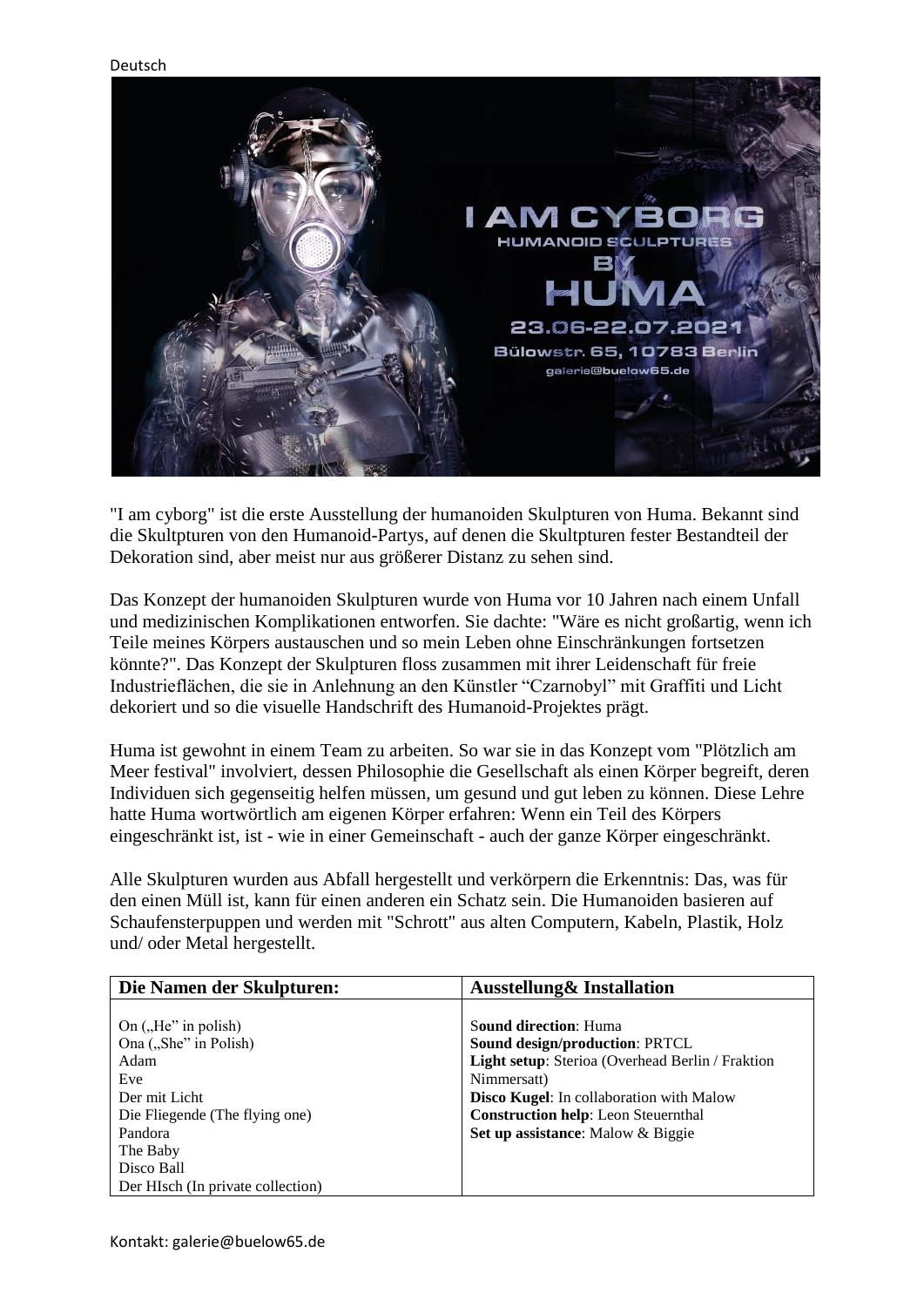

"I Am Cyborg" from Huma is an exhibition displaying the Humanoid sculptures on their own for the very first time. Usually, you'll catch them hanging around the perimeter of a Humanoid party, decorating the surroundings, only to be seen at a distance.

The concept for the sculptures started about a decade ago after an accident and a series of medical issues hindered Huma's day to day life for some time. She thought to herself, "Wouldn't it be great, if I could just swap my body parts so easily that I could just get on with my life?". This background in addition to Huma's love for overtaking industrial/abandoned spaces, painting them, as well decorating them with graffiti and stencil artists (especially inspired by the works of "Czarnobyl"), was the inspiration for the sculptures which now form the visual identity for the Humanoid project.

Huma is used to working in a team, just like she did for five years for the Plötzlich am Meer festival which is a contributing factor to the conceptual background of the sculptures. Inspired by a concept in Pedagogy that society is one body, or one organism; For a society to live healthy and to live well, each part needs to help one another. Like with the body, when one part is damaged it will have a negative affect on other parts of the body, society works in the same way.

All sculptures are built from recycled materials. The phrase "One man's trash is another man's treasure" is very apparent here. Old computer parts, cables, bottle caps, copper cable, lights, plastic, metal elements, wood are all fixed onto plastic mannequins.

| The names of the sculptures       | <b>Exhibiton &amp; Installation</b>              |
|-----------------------------------|--------------------------------------------------|
|                                   |                                                  |
| On $($ , $He$ " in polish)        | <b>Sound direction: Huma</b>                     |
| Ona ("She" in Polish)             | <b>Sound design/production: PRTCL</b>            |
| Adam                              | Light setup: Sterioa (Overhead Berlin / Fraktion |
| Eve                               | Nimmersatt)                                      |
| Der mit Licht                     | <b>Disco Kugel:</b> In collaboration with Malow  |
| Die Fliegende (The flying one)    | <b>Construction help:</b> Leon Steuernthal       |
| Pandora                           | Set up assistance: Malow & Biggie                |
| The Baby                          |                                                  |
| Disco Ball                        |                                                  |
| Der HIsch (In private collection) |                                                  |

Kontakt: galerie@buelow65.de